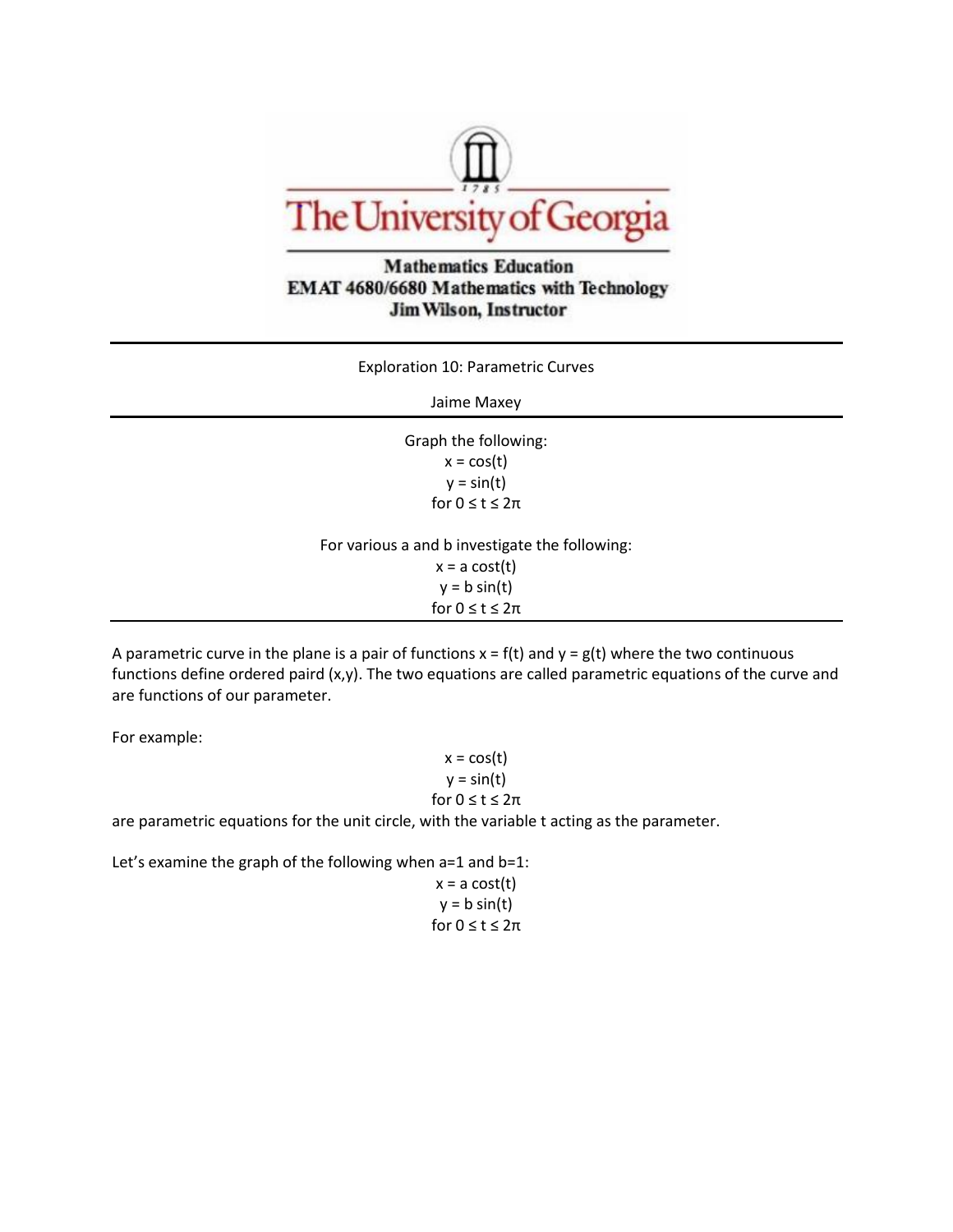

As explained before, this is these are the parametric equations for the unit circle centered at (0,0) with a radius equal to 1.

Now let us change the values of a and b to a=3 and b=3, or when the  $|a|=|b|$ .



We can see from this change that the radius has now change to 3.

What happens when  $|a|$ >  $|b|$ ? Let us define  $|a|$ =3 and  $|b|$ =2.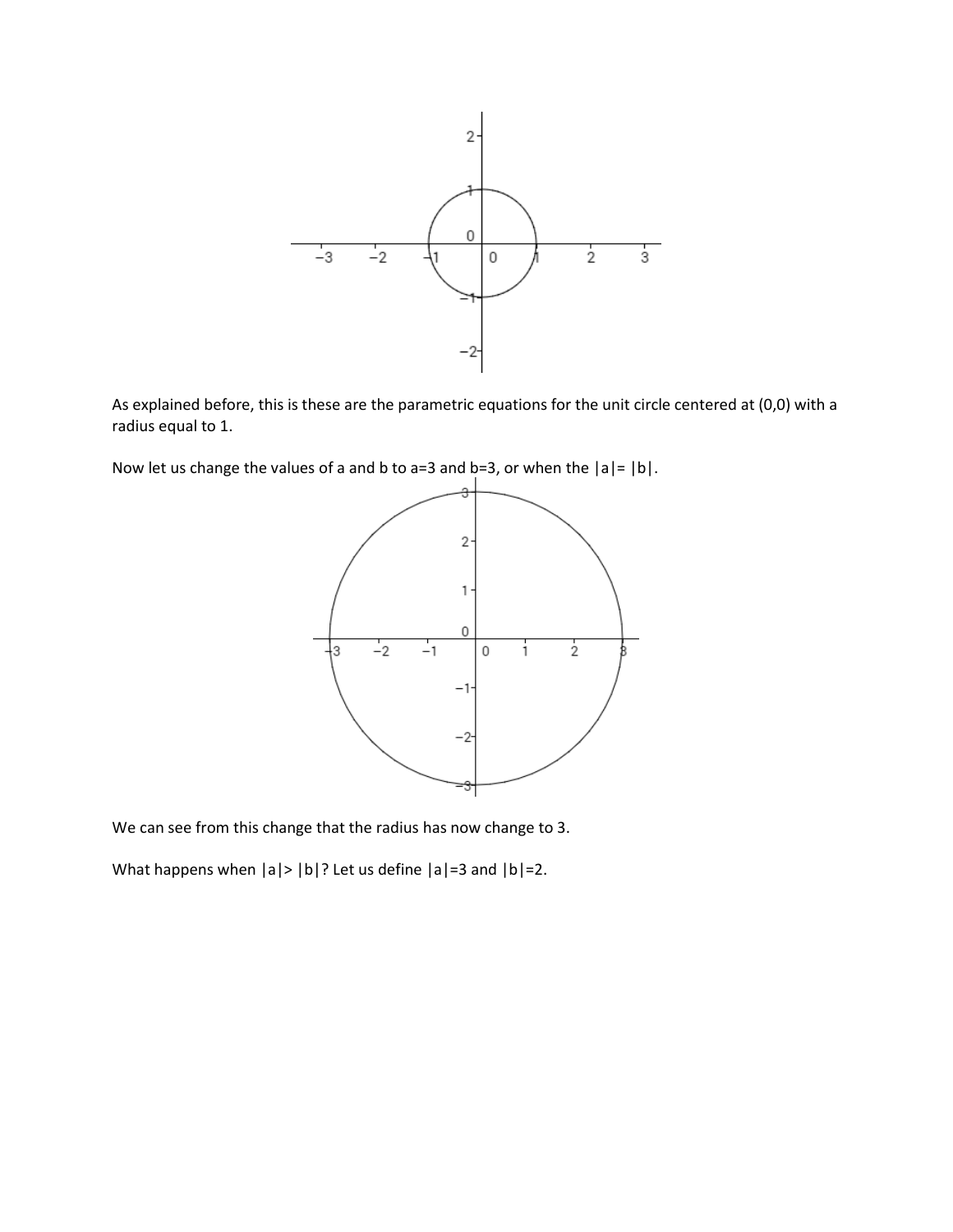

We can see from our graph above that we now have an ellipse. We can also determine that the value of |a| determines the horizontal length of our figure and the value of |b| determines the vertical length of our figure.

We can see this again in the following figure where  $|a|=1$  and  $|b|=3$ .



| Let us now investigate the following: |
|---------------------------------------|
| $x = cos(at)$                         |
| $y = sin(bt)$                         |
| for $0 \le t \le 2\pi$                |

Here is the graph when a=1 and b=1.